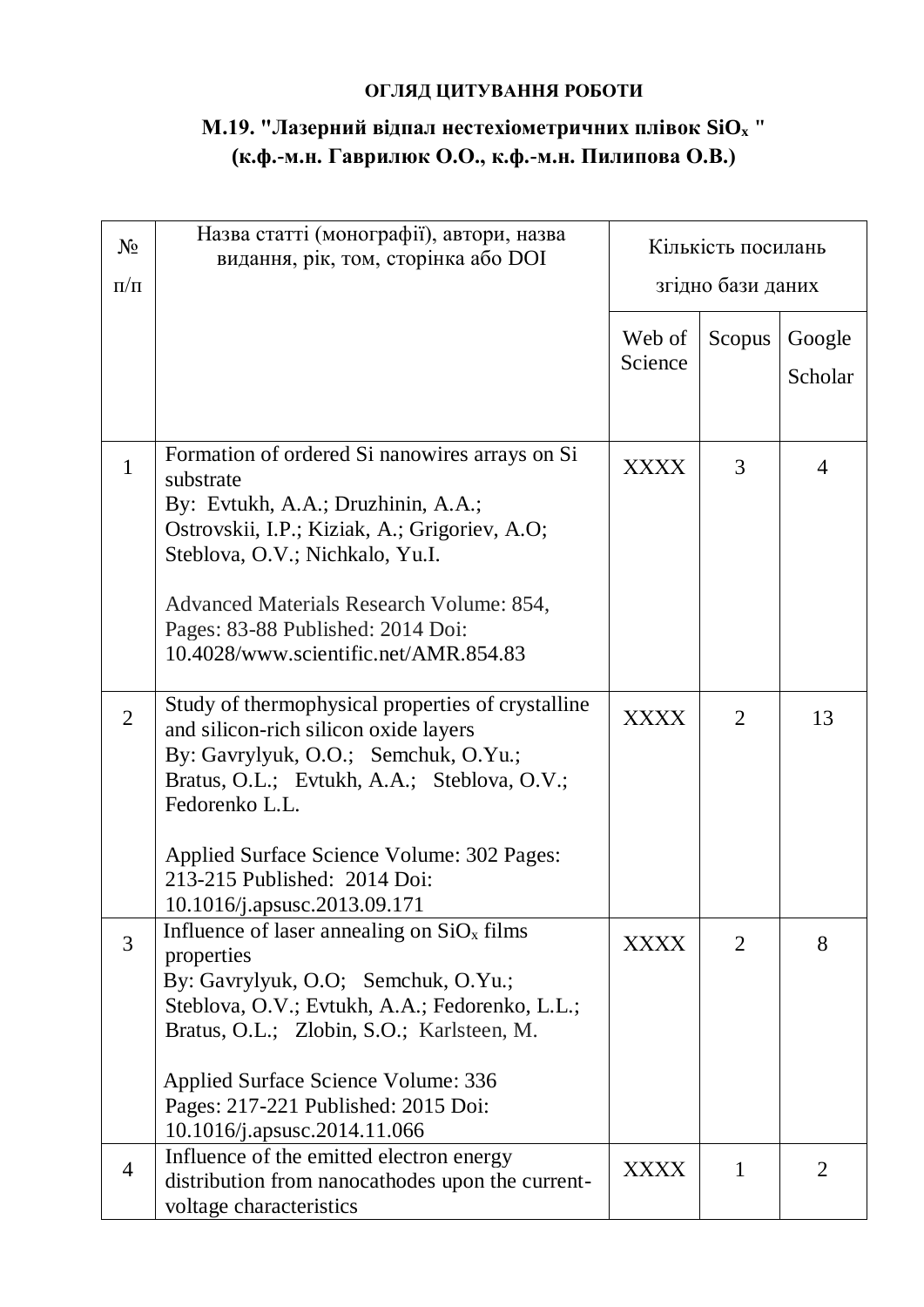|                | By: Evtukh, A.; Grygoriev, A.; Litovchenko, V.;<br>Steblova, O.; Yilmazoglu, O.; Hartnagel, H.L.;<br>Mimura, H.                                                                                                                                    |             |              |                |
|----------------|----------------------------------------------------------------------------------------------------------------------------------------------------------------------------------------------------------------------------------------------------|-------------|--------------|----------------|
|                | Journal of Vacuum Science and Technology B<br>Volume: 32 Article Number: 02B104 Published:<br>2014 Doi: 10.1116/1.4843715                                                                                                                          |             |              |                |
| 5              | Silicon Nanostructures Produced by Modified<br>MacEtch Method for Antireflective Si Surface<br>By: Nichkalo, S.; Druzhinin, A.A. Evtukh,<br>Bratus', O.; Steblova, O.                                                                              | <b>XXXX</b> | $\mathbf{1}$ | 1              |
|                | Nanoscale Research Letters Volume: 12 Article<br>Number: 106 Published: 2017 Doi:<br>https://doi.org/10.1186/s11671-017-1886-2                                                                                                                     |             |              |                |
| 6              | Transformation of $SiO_x$ films into nanocomposite<br>$SiO2(Si)$ films under thermal and laser annealing<br>By: Steblova, O.V.; Evtukh, A.A.; Bratus', O.L.;<br>Fedorenko, L.L.; Voitovych, M.V.;<br>Lytvyn, O.S.; Gavrylyuk, O.O.; Semchuk, O.Yu. | <b>XXXX</b> | <b>XXXX</b>  | 6              |
|                | Semiconductor Physics, Quantum Electronics and<br>Optoelectronics Volume: 17, Issue: 3 Pages: 296-<br>300 Published: 2014. Doi:<br>10.15407/spqeo17.03.295                                                                                         |             |              |                |
| $\overline{7}$ | Study of the distrubution of temperature profiles<br>in nonstoichiometric $SiO_x$ films at laser annealing<br>By: Gavrylyuk, O.O.; Semchuk, O.Yu.;<br>Steblova, O.V.; Evtukh, A.A.; Fedorenko, L.L.                                                | <b>XXXX</b> | $\theta$     | 4              |
|                | Ukrainian journal of physics Volume: 59 Issue: 7<br>Pages: 712-718 Published: 2014                                                                                                                                                                 |             |              |                |
| 8              | Дослідження теплофізичних властивостей<br>кристалічного кремнію<br>Гаврилюк, О.О.; Семчук, О.Ю.                                                                                                                                                    | <b>XXXX</b> | <b>XXXX</b>  | $\overline{4}$ |
|                | Хімія, фізика та технологія поверхні Том: 3<br>Номер: 3 Сторінки: 352-355 Опубліковано:<br>2012                                                                                                                                                    |             |              |                |
| 9              | Electron Transport through Thin $SiO2$ Films<br><b>Containing Si Nanoclusters</b><br>By: Kizjak, A.; Evtukh, A.; Steblova, O.;<br>Pedchenko, Yu.                                                                                                   | <b>XXXX</b> | $\theta$     |                |
|                | Journal of Nano Research Volume: 39 Pages:<br>169-177 Published: 2016 Doi:                                                                                                                                                                         |             |              |                |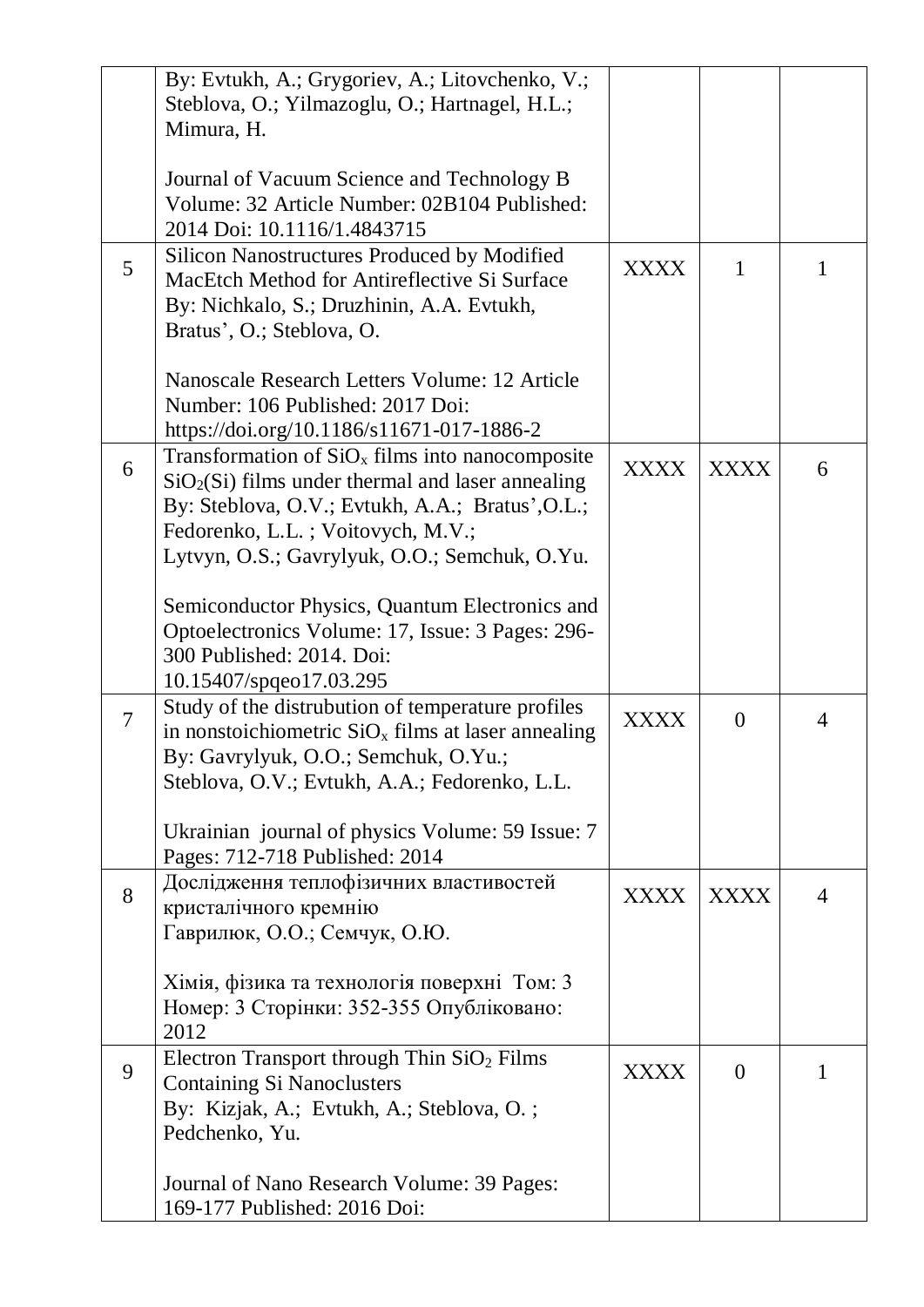|    | 10.4028/www.scientific.net/JNanoR.39.169         |             |             |                |
|----|--------------------------------------------------|-------------|-------------|----------------|
|    | Formation of Periodic Structures on the Solid    |             |             |                |
| 10 | <b>Surface under Laser Irradiation</b>           | XXXX        | $\theta$    | $\theta$       |
|    | By: Havryliuk, O.O.; Semchuk, O.Yu               |             |             |                |
|    |                                                  |             |             |                |
|    | Ukrainian journal of physics Volume: 62 Issue: 1 |             |             |                |
|    | Pages: 20-32 Published: 2017 Doi:                |             |             |                |
|    | 10.15407/ujpe62.01.0020                          |             |             |                |
|    | Теплові ефекти при взаємодії потужного           |             |             |                |
| 11 | лазерного випромінювання з поверхнею             | <b>XXXX</b> | <b>XXXX</b> | $\Omega$       |
|    | напівпровідникових матеріалів                    |             |             |                |
|    | Гаврилюк, О.О.; Семчук, О.Ю.                     |             |             |                |
|    |                                                  |             |             |                |
|    | Оптико-електронні інформаційно-енергетичні       |             |             |                |
|    | технології Том: 24 Номер: 2 Сторінки: 127-137    |             |             |                |
|    | Опубліковано: 2012                               |             |             |                |
|    | Температурний та лазерний відпал                 |             |             |                |
| 12 | нестехіометричних плівок $SiO_x$                 | <b>XXXX</b> | <b>XXXX</b> | $\theta$       |
|    | Гаврилюк, О.О., Семчук, О.Ю.                     |             |             |                |
|    |                                                  |             |             |                |
|    | Поверхность Том 5(20) Сторінки: 69-82            |             |             |                |
|    | Опубліковано: 2013                               |             |             |                |
|    |                                                  |             |             |                |
| 13 | Розповсюдження температурних профілів в          | <b>XXXX</b> | <b>XXXX</b> | $\theta$       |
|    | нестехіометричних плівках $SiOx$ при             |             |             |                |
|    | лазерному відпалі двома пучками                  |             |             |                |
|    | Гаврилюк, О.О.; Семчук, О.Ю.                     |             |             |                |
|    | Фізика і хімія твердого тіла Том: 15 Номер: 4    |             |             |                |
|    | Сторінки: 862-867 Опубліковано: 2014             |             |             |                |
|    | Theoretical study of laser annealing non-        |             |             |                |
| 14 | stoichiometric $SiOx$ films                      | <b>XXXX</b> | <b>XXXX</b> | $\overline{0}$ |
|    |                                                  |             |             |                |
|    | By: Gavrylyuk, O.O.                              |             |             |                |
|    | Chemistry, Physics and Technology of Surface     |             |             |                |
|    | Volume: 5 Issue: 4 Pages: 461-466 Published:     |             |             |                |
|    |                                                  |             |             |                |
|    | 2014 Doi: 10.15407/hftp05.04.461                 |             |             |                |
| 15 | Theoretical and Experimental Investigations of   | <b>XXXX</b> | <b>XXXX</b> | $\overline{0}$ |
|    | Laser Annealing Non-Stoichiometric $SiO_x$ Films |             |             |                |
|    | By: Gavryliuk, O.O.; Semchuk, O.Yu.;             |             |             |                |
|    | Lytovchenko, B.V.                                |             |             |                |
|    |                                                  |             |             |                |
|    | Physics and chemistry of solid state Volume: 16  |             |             |                |
|    | Issue: 4 Pages: 675-678 Published: 2015          |             |             |                |
| 16 | Electron transport through nanocomposite         | <b>XXXX</b> | <b>XXXX</b> | $\overline{0}$ |
|    | $SiO2(Si)$ films containing Si nanocrystals      |             |             |                |
|    | By: Bratus, O.L.; Evtukh, A.A.; Steblova, O.V.;  |             |             |                |